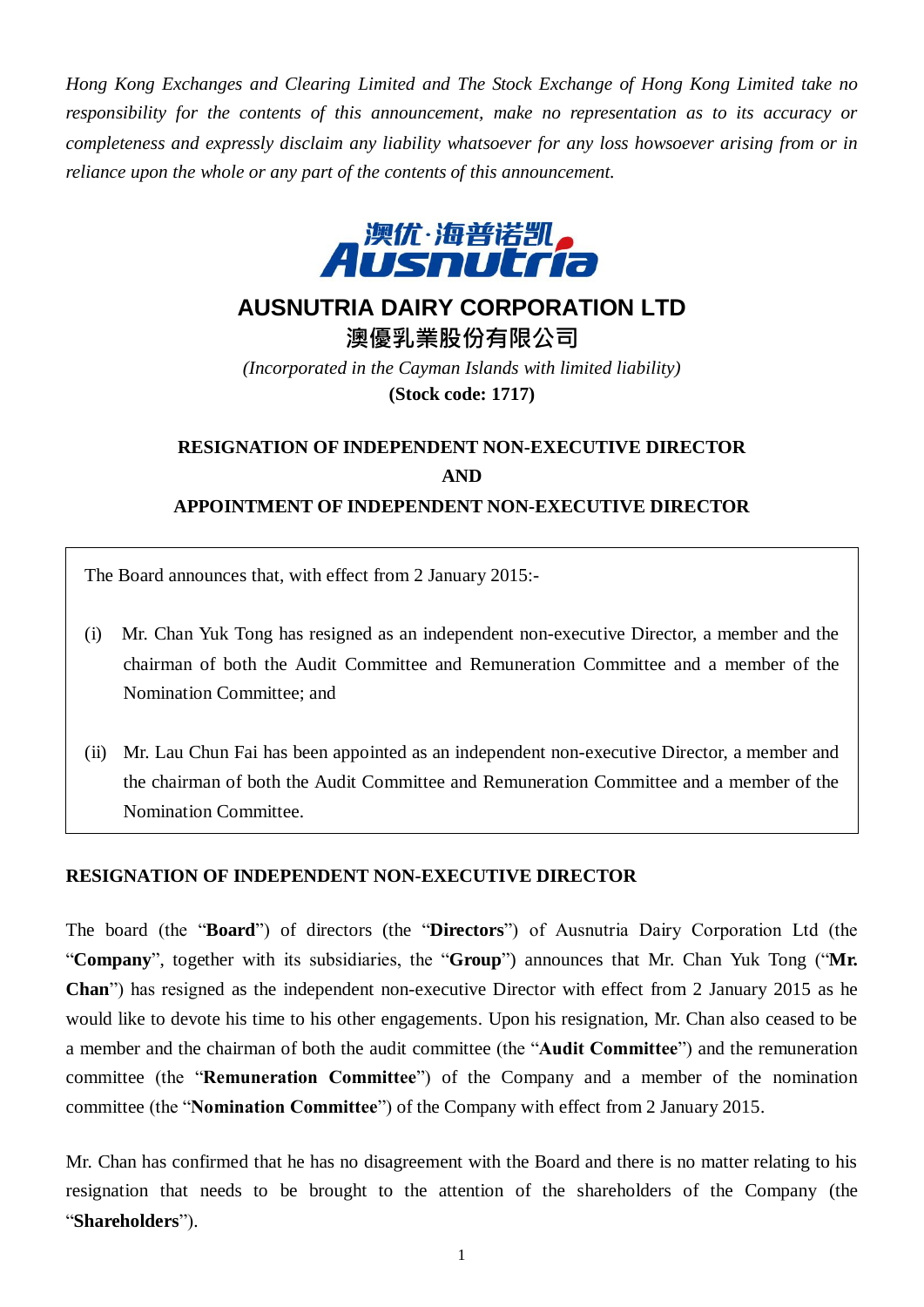## **APPOINTMENT OF INDEPENDENT NON-EXECUTIVE DIRECTOR**

The Board is pleased to announce that Mr. Lau Chun Fai Douglas ("**Mr. Lau**") has been appointed as an independent non-executive Director, a member and the chairman of both the Audit committee and the Remuneration Committee and a member of the Nomination Committee with effect from 2 January 2015.

Mr. Lau, aged 42, has over 18 years of experience in auditing, accounting and financial and corporate management. Mr. Lau graduated from the University of New South Wales with a bachelor of commerce degree in accounting and finance. He is a fellow member of the Hong Kong Institute of Certified Public Accountants, a member of the Institute of Chartered Accountants in England and Wales, Institute of Chartered Accountants in Australia, CPA Australia and a founding member of the Institute of Accountants Exchange. Before joining the Group, Mr. Lau was a partner at Ernst & Young (Assurance and Advisory Business Services) Hong Kong and Beijing and a regional director (China and Hong Kong) of the Institute of Chartered Accountants in English and Wales. Mr. Lau is an independent non-executive director of Chanjet Information Technology Company Limited (Stock code: 1588) since 2011.

As at the date of this announcement and save as disclosed herein, Mr. Lau does not hold any other positions within the Group and he has not held any directorships in any other listed companies in the last three years.

As at the date of this announcement, Mr. Lau has no relationship with any Directors, senior management of the Group or any substantial or controlling Shareholders and does not have any interest (within the meaning of Part XV of the Securities and Futures Ordinance (Chapter 571 of the Laws of Hong Kong)) in any securities of the Company.

The initial term of office of Mr. Lau is two (2) years commencing 2 January 2015. The Company will enter into a service agreement with Mr. Lau and his remuneration will be subject to the determination of the Remuneration Committee.

There is no information of Mr. Lau required to be disclosed pursuant to any of the requirements under Rule 13.51(2)(h) to 13.51(2)(v) of the Rules Governing the Listing of Securities on The Stock Exchange of Hong Kong Limited and the Company is not aware of any other matters relating to the appointment of Mr. Lau that need to be brought to the attention of the Shareholders.

The Board would like to express its sincere gratitude to Mr. Chan for his contribution during his time of offices and to extend its warm welcome to Mr. Lau for joining the Board.